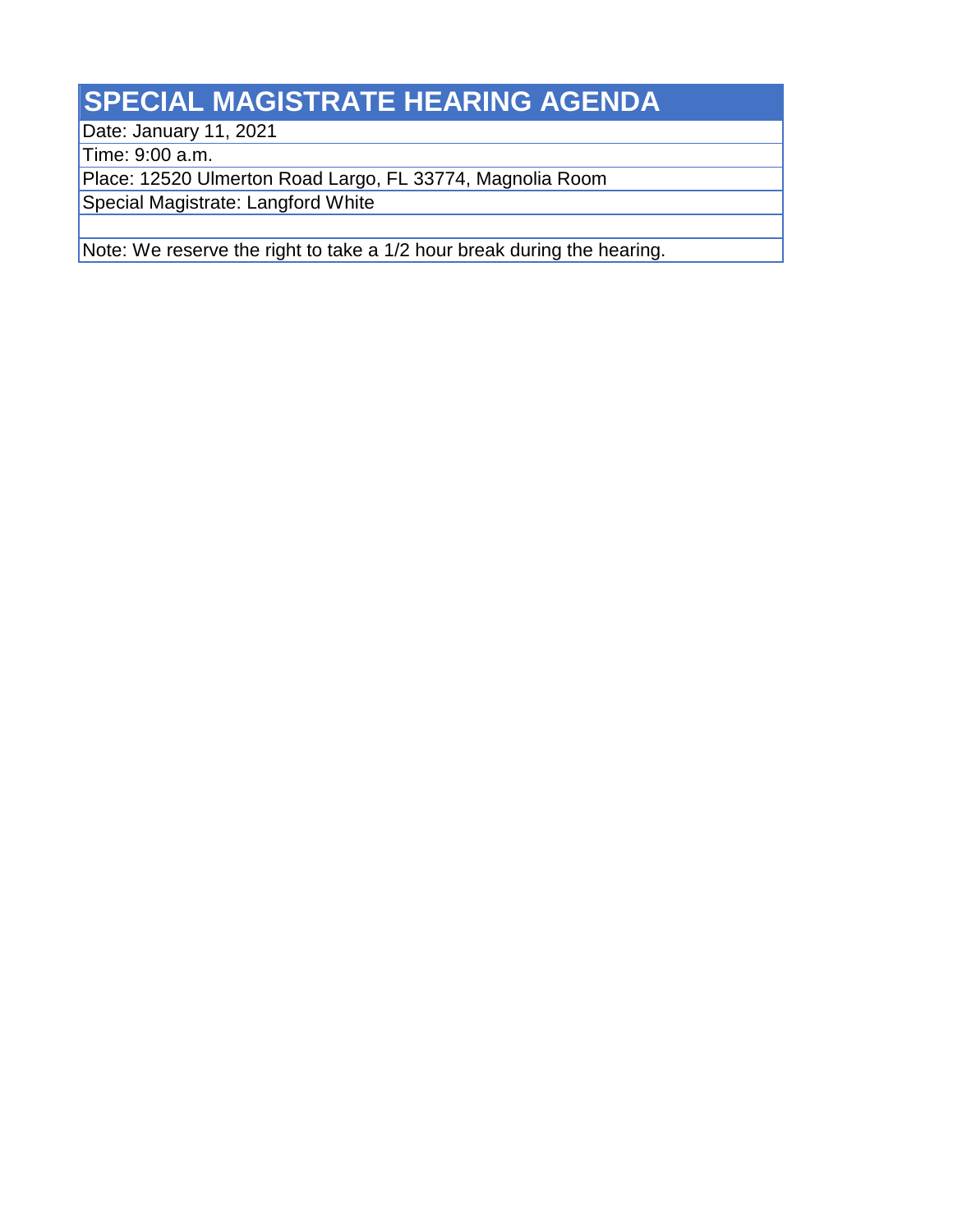| <b>Contested</b><br>Case # | <b>Cit. Date</b> | <b>Respondent</b>         | Invest.   | <b>Alleged Violation</b>                                                                | <b>Sched. Time</b> | <b>Witness</b> |
|----------------------------|------------------|---------------------------|-----------|-----------------------------------------------------------------------------------------|--------------------|----------------|
| C20-243                    |                  | 1/28/2020 NIGEL COLLINS   | AW        | Advertise work requiring contractor's competency<br>license without acquiring a license | 9:00AM             |                |
| C20-1099                   |                  | 5/19/2020 JUSTIN MALLON   | AW        | Advertise work requiring contractor's competency<br>license without acquiring a license | 9:30AM             |                |
| C20-669                    |                  | 3/12/2020 ROBBIE COFFEY   | AW        | Engage in the business of the construction trades<br>without the required license       | 10:00AM            |                |
| C20-670                    |                  | 3/12/2020 STEVEN HOTEL    | <b>AW</b> | Engage in the business of the construction trades<br>without the required license       | 10:30AM            |                |
| C20-214                    |                  | 1/27/2020 JASON GODBEY    | AW        | Advertise work requiring contractor's competency<br>license without acquiring a license | 11:00AM            |                |
| C20-1156                   |                  | 5/29/2020 MICHAEL SANTANA | AW        | Engage in the business of the construction trades<br>without the required license       | 11:30AM            |                |
| C20-1157                   |                  | 5/29/2020 MICHAEL SANTANA | <b>AW</b> | Aiding and Abetting                                                                     | 11:30AM            |                |
| C20-1158                   |                  | 5/29/2020 MICHAEL SANTANA | AW        | Engage in the business of the construction trades<br>without the required permit        | 11:30AM            |                |
| C20-277                    |                  | 1/31/2020 MICHAEL MOYLES  | <b>BR</b> | Engage in the business of the construction trades<br>without the required license       | 1:15PM             |                |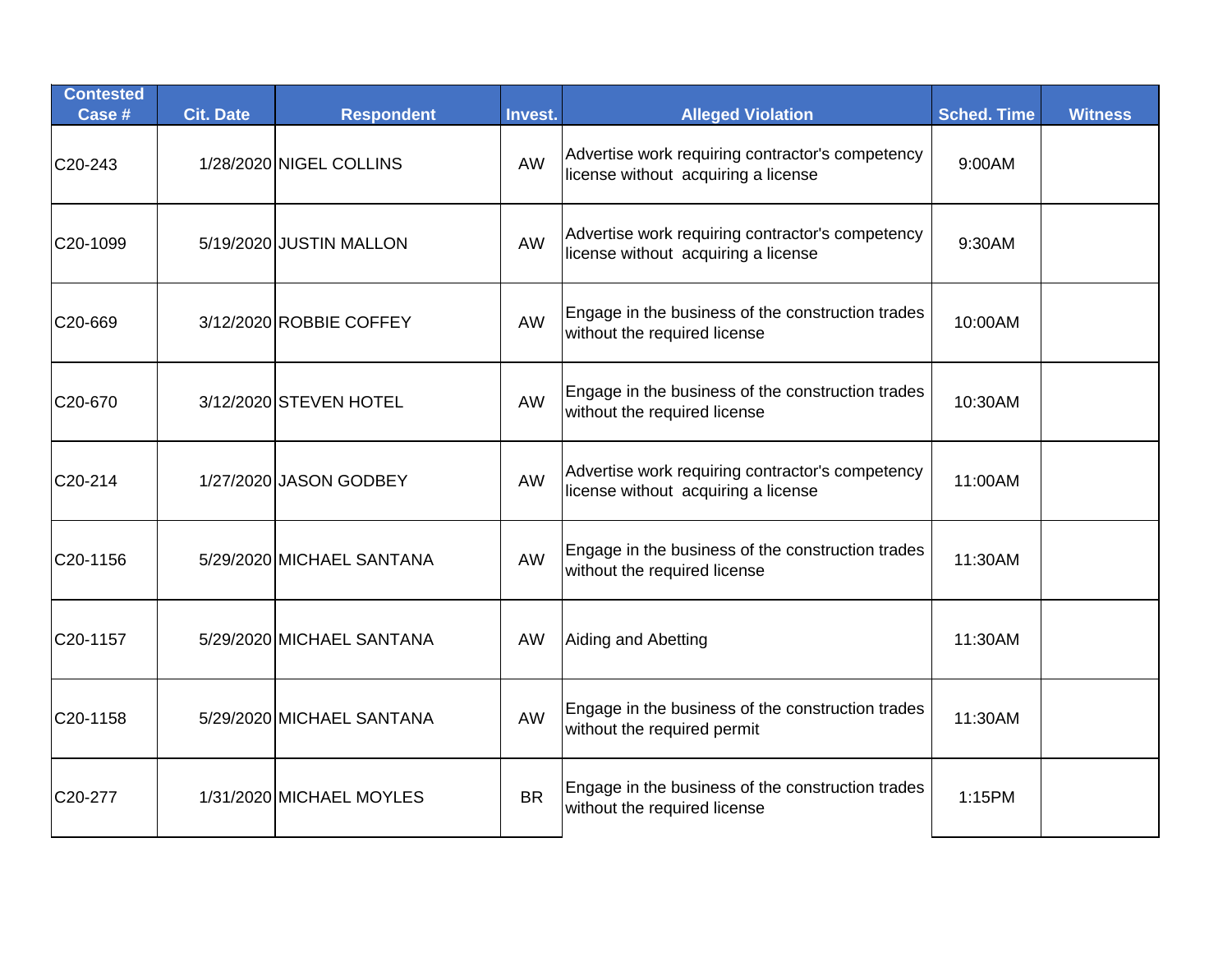| C20-278               | 1/31/2020 MICHAEL MOYLES   | <b>BR</b> | Aiding and Abetting                                                                     | 1:15PM |  |
|-----------------------|----------------------------|-----------|-----------------------------------------------------------------------------------------|--------|--|
| C20-279               | 1/31/2020 MICHAEL MOYLES   | <b>BR</b> | Aiding and Abetting                                                                     | 1:15PM |  |
| C20-469               | 2/18/2020 DEJAN OBRENOVIC  | <b>BR</b> | Engage in the business of the construction trades<br>without the required license       | 1:45PM |  |
| C <sub>19</sub> -3645 | 12/13/2019 CHRIS SWANTON   | <b>BR</b> | Engage in the business of the construction trades<br>without the required license       | 2:15PM |  |
| C <sub>19</sub> -3646 | 12/13/2019 CHRIS SWANTON   | <b>BR</b> | Engage in the business of the construction trades<br>without the required permit        | 2:15PM |  |
| C19-3647              | 12/13/2019 CHRIS SWANTON   | <b>BR</b> | Advertise work requiring contractor's competency<br>license without acquiring a license | 2:15PM |  |
| C20-1201              | 6/2/2020 JENALYN GREENWOOD | <b>BR</b> | Engage in the business of the construction trades<br>without the required license       | 2:45PM |  |
| C20-1202              | 6/2/2020 JENALYN GREENWOOD | <b>BR</b> | Engage in the business of the construction trades<br>without the required permit        | 2:45PM |  |
| C20-498               | 2/25/2020 JAVIER MENDOZA   | <b>BR</b> | Engage in the business of the construction trades<br>without the required license       | 3:15PM |  |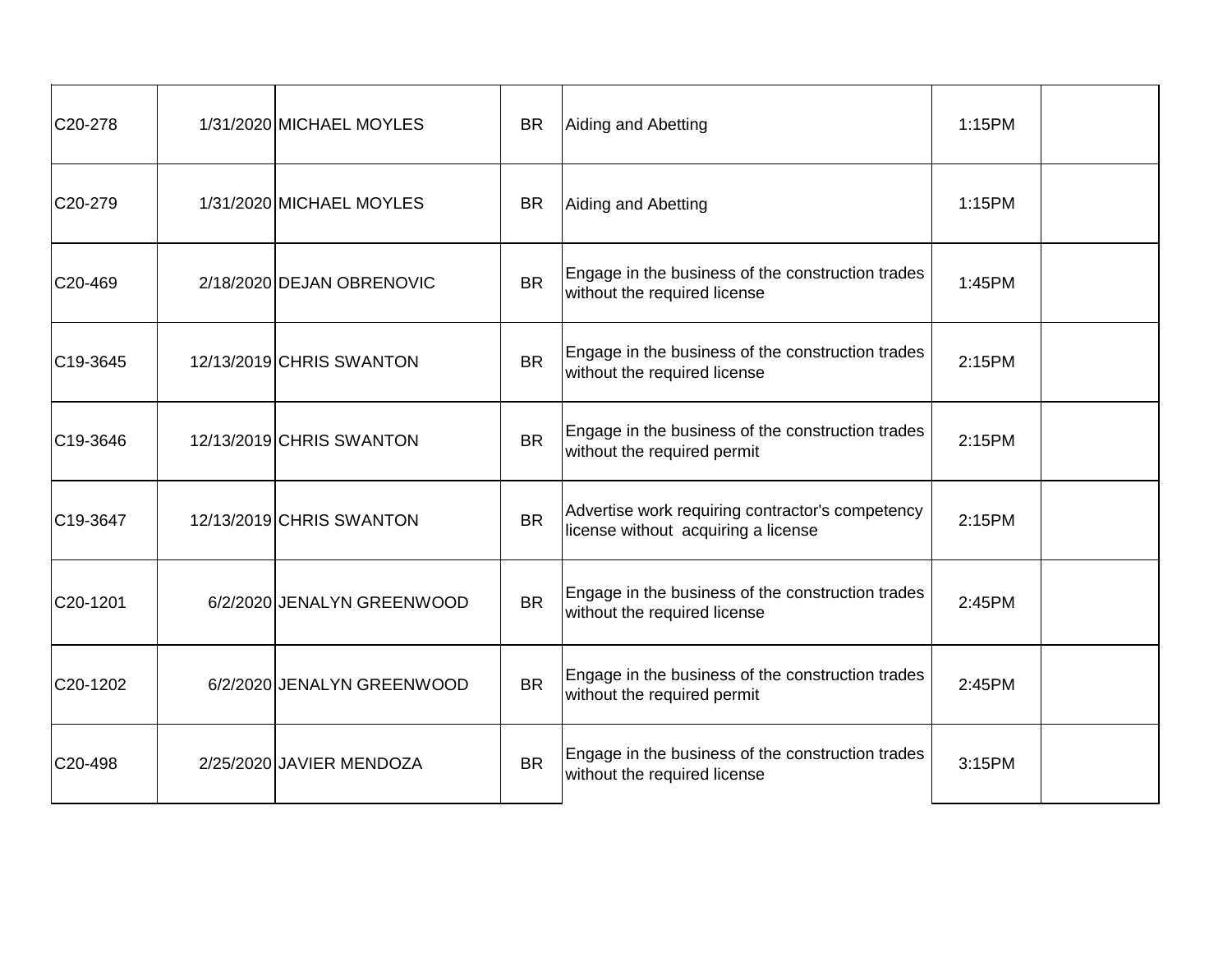| C20-499 |  | 2/25/2020 JAVIER MENDOZA | <b>BR</b> | [Engage in the business of the construction trades]<br>without the required permit | 3:15PM |  |
|---------|--|--------------------------|-----------|------------------------------------------------------------------------------------|--------|--|
|---------|--|--------------------------|-----------|------------------------------------------------------------------------------------|--------|--|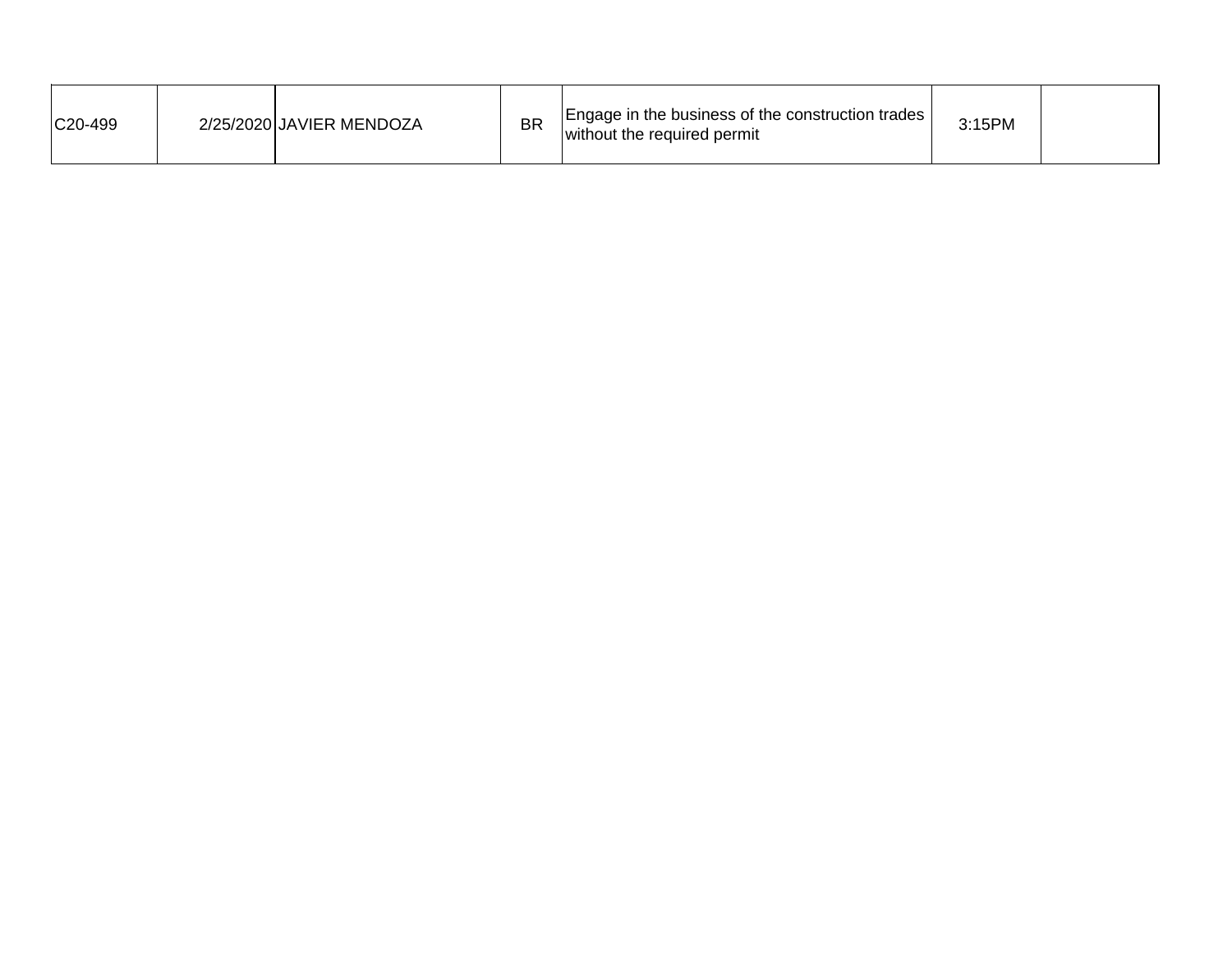| <b>Uncontested</b><br>Case # | <b>Cit. Date</b> | <b>Respondent</b>            | Invest.   | <b>Alleged Violation</b>                                                                |
|------------------------------|------------------|------------------------------|-----------|-----------------------------------------------------------------------------------------|
| C20-570                      |                  | 3/4/2020 JEFFREY ALLEN RILEY | <b>AW</b> | Engage in the business of the construction trades without the<br>required license       |
| C20-572                      |                  | 3/4/2020 JEFFREY ALLEN RILEY | <b>AW</b> | Advertise work requiring contractor's competency license without<br>acquiring a license |
| C <sub>20</sub> -573         |                  | 3/4/2020 JEFFREY ALLEN RILEY | <b>AW</b> | Engage in the business of the construction trades without the<br>required license       |
| C20-389                      |                  | 2/7/2020 RICHARD GERARDI     | <b>BR</b> | Engage in the business of the construction trades without the<br>required license       |
| C20-219                      |                  | 1/24/2020 JAMES ARNOLD       | <b>BR</b> | Advertise work requiring contractor's competency license without<br>acquiring a license |
| C19-3575                     |                  | 11/5/2019 ALEXANDER JAVOR    | <b>BR</b> | Advertise work requiring contractor's competency license without<br>acquiring a license |
| C19-3576                     |                  | 11/5/2019 ALEXANDER JAVOR    | <b>BR</b> | Engage in the business of the construction trades without the<br>required license       |
| C19-3577                     |                  | 11/5/2019 ALEXANDER JAVOR    | <b>BR</b> | Advertise work requiring contractor's competency license without<br>acquiring a license |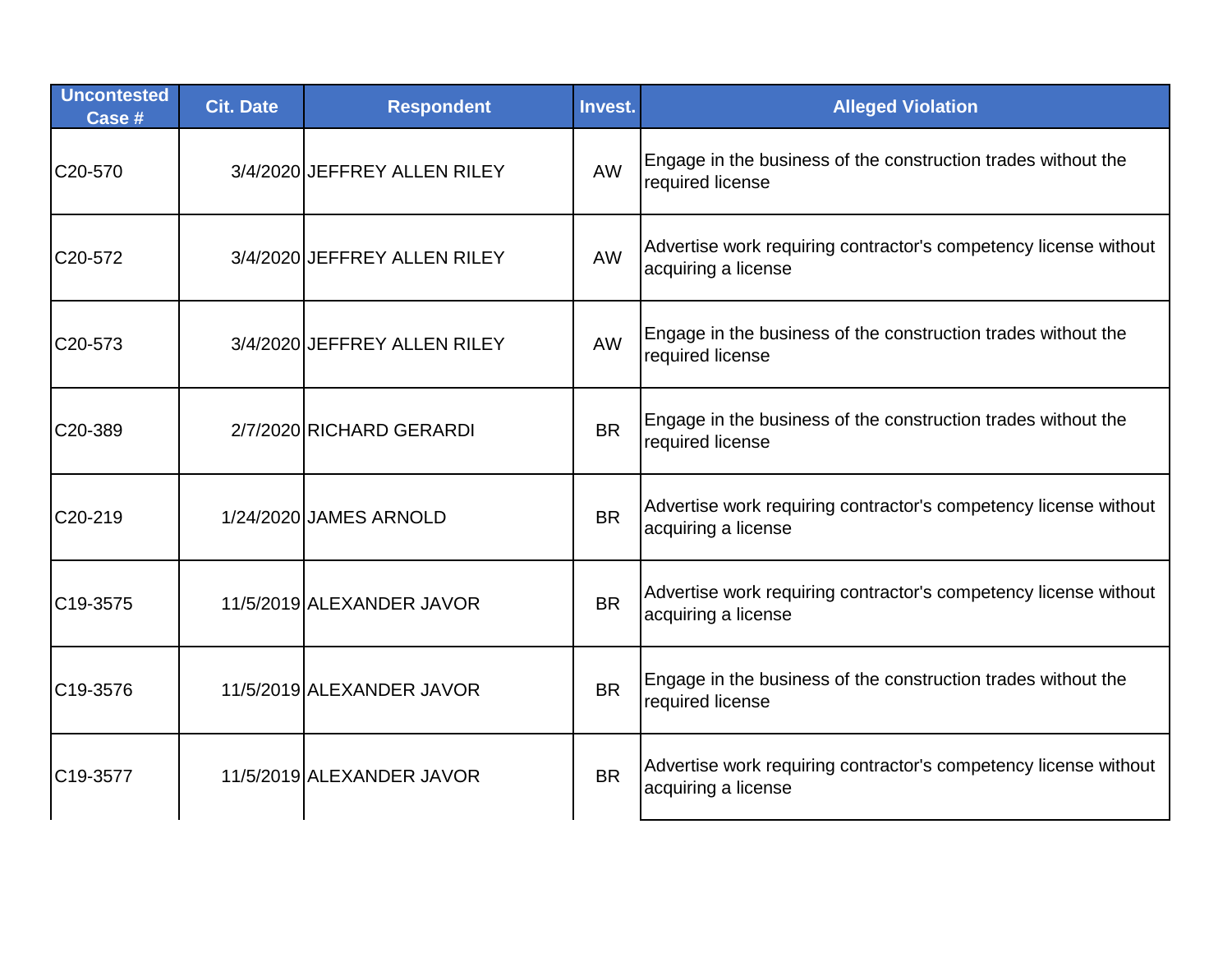| C19-3578 | 11/5/2019 ALEXANDER JAVOR | <b>BR</b> | Hold out as being licensed                                                              |
|----------|---------------------------|-----------|-----------------------------------------------------------------------------------------|
| C20-044  | 1/7/2020 SHAWN M ZARTMAN  | <b>BR</b> | Engage in the business of the construction trades without the<br>required permit        |
| C19-3799 | 12/31/2019 NICHOLAS MANZI | <b>BR</b> | Advertise work requiring contractor's competency license without<br>acquiring a license |
| C19-3684 | 12/17/2019 DOEL ORTIZ     | <b>BR</b> | Advertise work requiring contractor's competency license without<br>acquiring a license |
| C19-3685 | 12/17/2019 DOEL ORTIZ     | <b>BR</b> | Engage in the business of the construction trades without the<br>required license       |
| C19-3686 | 12/17/2019 DOEL ORTIZ     | <b>BR</b> | Advertise work requiring contractor's competency license without<br>acquiring a license |
| C19-3687 | 12/17/2019 DOEL ORTIZ     | <b>BR</b> | Advertise work requiring contractor's competency license without<br>acquiring a license |
| C19-3688 | 12/17/2019 DOEL ORTIZ     | <b>BR</b> | Engage in the business of the construction trades without the<br>required license       |
| C19-3689 | 12/17/2019 DOEL ORTIZ     | <b>BR</b> | Advertise work requiring contractor's competency license without<br>acquiring a license |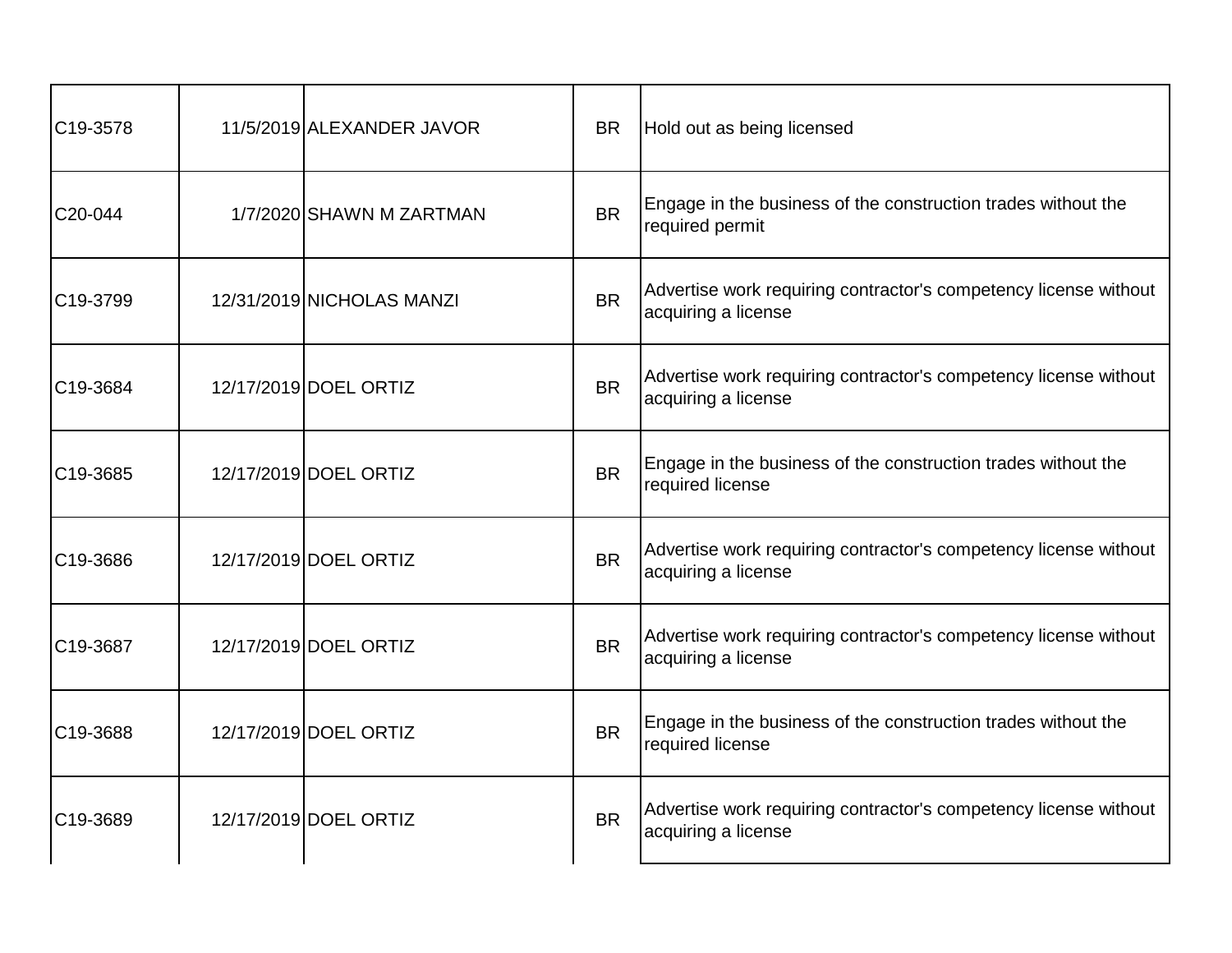| C <sub>19</sub> -3702 | 12/17/2019 DOEL ORTIZ     | <b>BR</b> | Engage in the business of the construction trades without the<br>required license |
|-----------------------|---------------------------|-----------|-----------------------------------------------------------------------------------|
| C <sub>19</sub> -3703 | 12/17/2019 DOEL ORTIZ     | <b>BR</b> | Aiding and Abetting                                                               |
| C <sub>19</sub> -3004 | 9/23/2019 YCARO GONCALVES | <b>BR</b> | Engage in the business of the construction trades without the<br>required license |
| C19-3005              | 9/23/2019 YCARO GONCALVES | <b>BR</b> | Engage in the business of the construction trades without the<br>required permit  |
| C19-3006              | 9/23/2019 YCARO GONCALVES | <b>BR</b> | Engage in the business of the construction trades without the<br>required license |
| C19-3007              | 9/23/2019 YCARO GONCALVES | <b>BR</b> | Aiding and Abetting                                                               |
| C19-3008              | 9/23/2019 YCARO GONCALVES | <b>BR</b> | Aiding and Abetting                                                               |
| C20-407               | 2/11/2020 LAURA J HUBELI  | <b>BR</b> | Engage in the business of the construction trades without the<br>required license |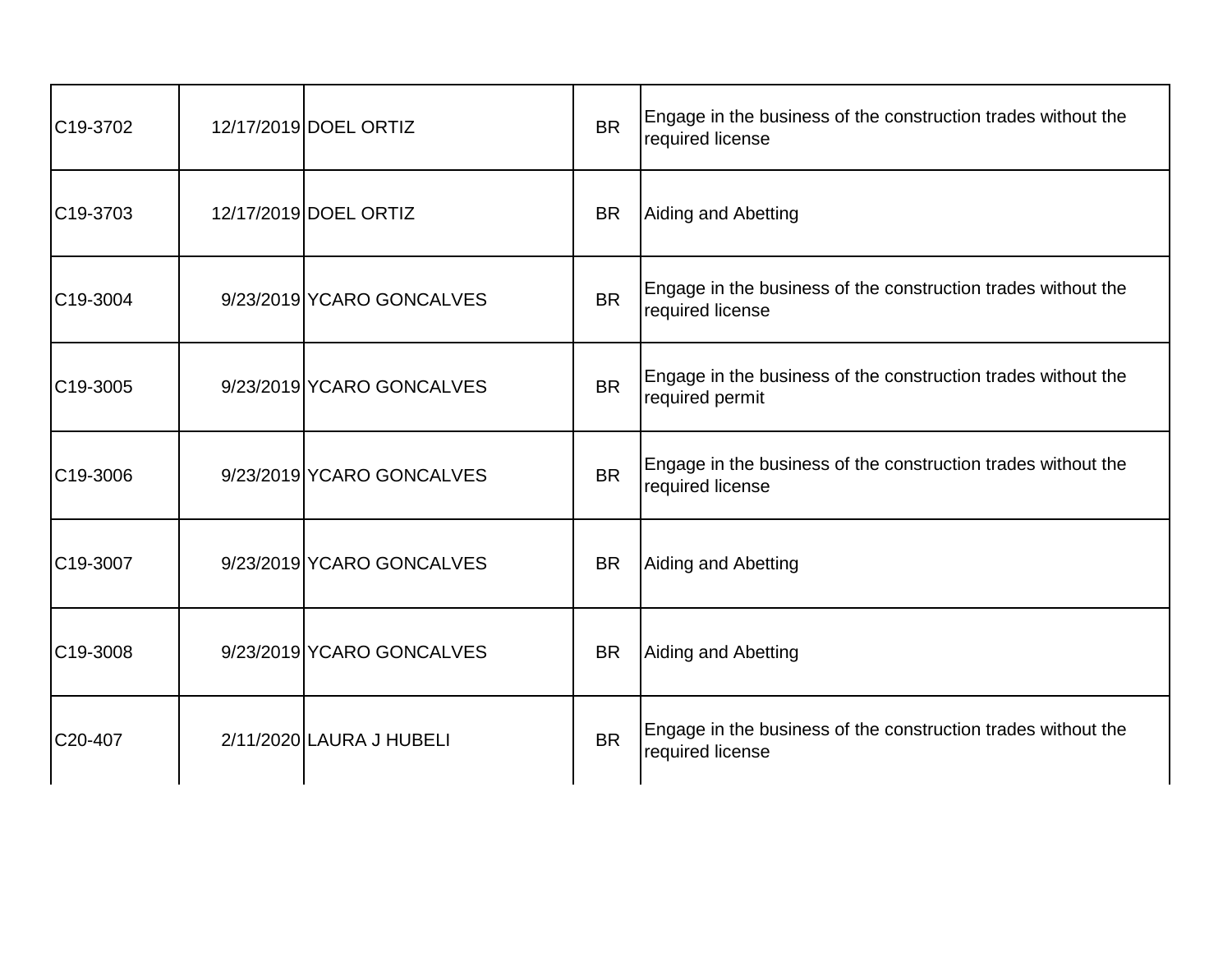| C20-408               | 2/11/2020 LAURA J HUBELI  | <b>BR</b> | Aiding and Abetting                                                               |
|-----------------------|---------------------------|-----------|-----------------------------------------------------------------------------------|
| C20-409               | 2/11/2020 LAURA J HUBELI  | <b>BR</b> | Aiding and Abetting                                                               |
| C20-410               | 2/11/2020 LAURA J HUBELI  | <b>BR</b> | Aiding and Abetting                                                               |
| C <sub>19</sub> -3179 | 10/16/2019 AGUSTIN VALDEZ | <b>BR</b> | Engage in the business of the construction trades without the<br>required license |
| C19-3180              | 10/16/2019 AGUSTIN VALDEZ | <b>BR</b> | Engage in the business of the construction trades without the<br>required permit  |
| C19-3187              | 10/16/2019 AGUSTIN VALDEZ | <b>BR</b> | Engage in the business of the construction trades without the<br>required license |
| C19-3076              | 10/1/2019 MIGUEL MUNOZ    | <b>BR</b> | Engage in the business of the construction trades without the<br>required license |
| C19-3077              | 10/1/2019 MIGUEL MUNOZ    | <b>BR</b> | Aiding and Abetting                                                               |